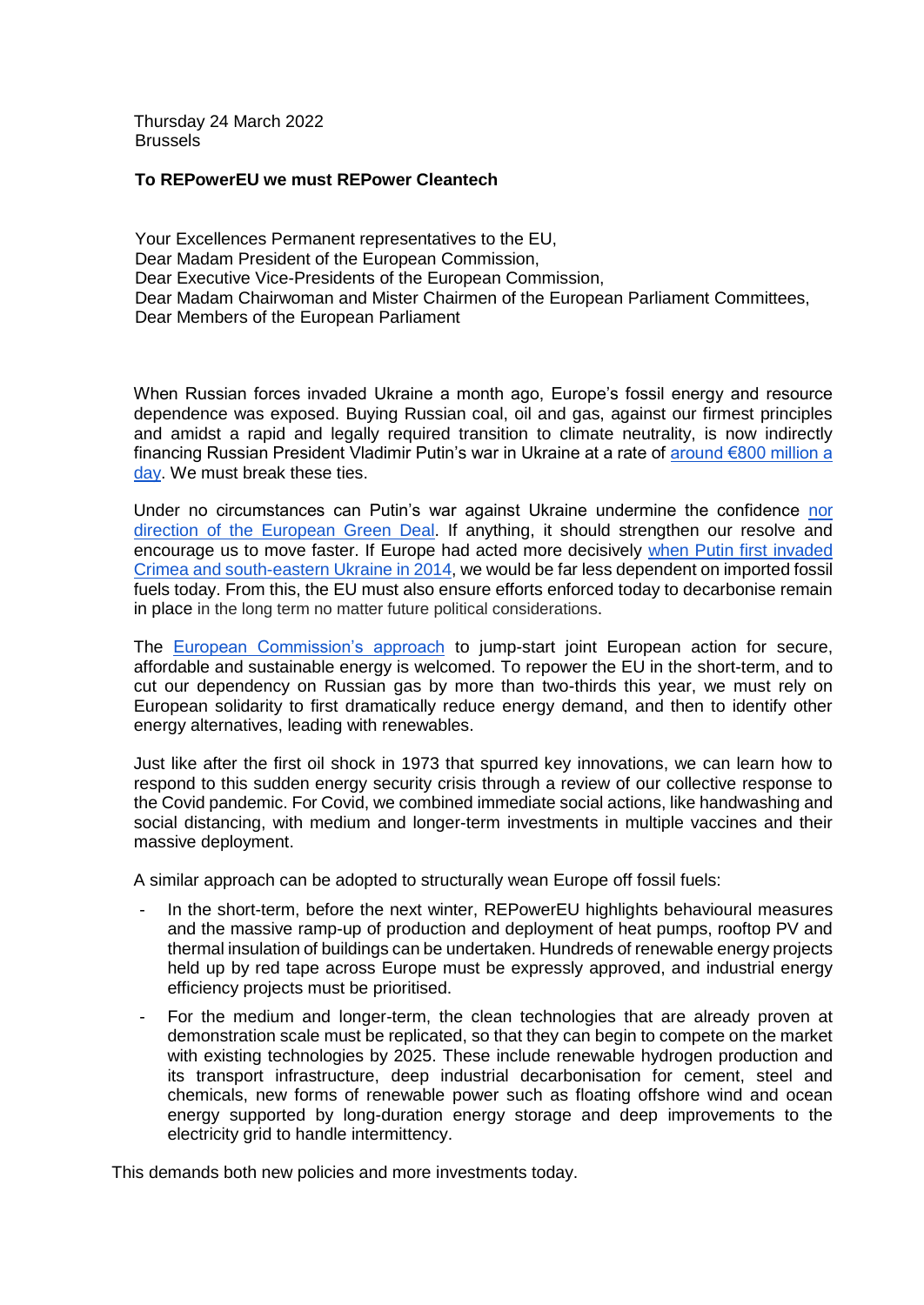

Source: Cleantech Group

For Europe to deploy at scale the technologies needed to get to net zero and deliver energy independence, we therefore need to invest significantly more in these technologies and their deployment than we do in fossil fuels. For the first time in 2021, the amount of private venture capital invested in the [European cleantech space](https://www.cleantechforeurope.com/quarterly) exceeded €10 billion. Had we consistently re-routed public and private funding to cleantech innovation and deployment since Vladimir Putin invaded Crimea in 2014, our energy dependence would already be much reduced.

When investment increases, it's a clear sign that public policy is creating enough market certainty to help boost development of new hardware-intensive technologies. Since its announcement in late 2019, the European Green Deal has been one of the main drivers of investment growth in EU cleantech. Yet as the numbers show, much more could have been done. Clean technologies should be considered for what they are: a core matter of European strategic autonomy.

Working together, the European Union and Member States can create new policy-led markets that will redirect investments away from markets requiring inefficient fossil subsidies (of which European governments and the EU still provided more than  $\epsilon$ 112 billion a year in 2020, a figure that increases anytime a Member State announces a new fossil fuel subsidy to contain the current rise in fossil fuel prices). Such policy choices support entrepreneurs and companies delivering energy resilience to European families and the new innovative energy sources and technologies of a net-zero emissions economy.

**To repower the EU, we need to repower cleantech innovation through delivering a policy framework fit for innovation, and the investments to match.** Below our signatures, we highlight some of the policies in the Fit for 55 package (as an open legal vehicle that can receive REPowerEU enhancements) which we together believe can accelerate this climate innovation to deliver strategic autonomy.

We stand ready to assist you in any way, and we welcome any opportunity to discuss this further with you and your cabinets.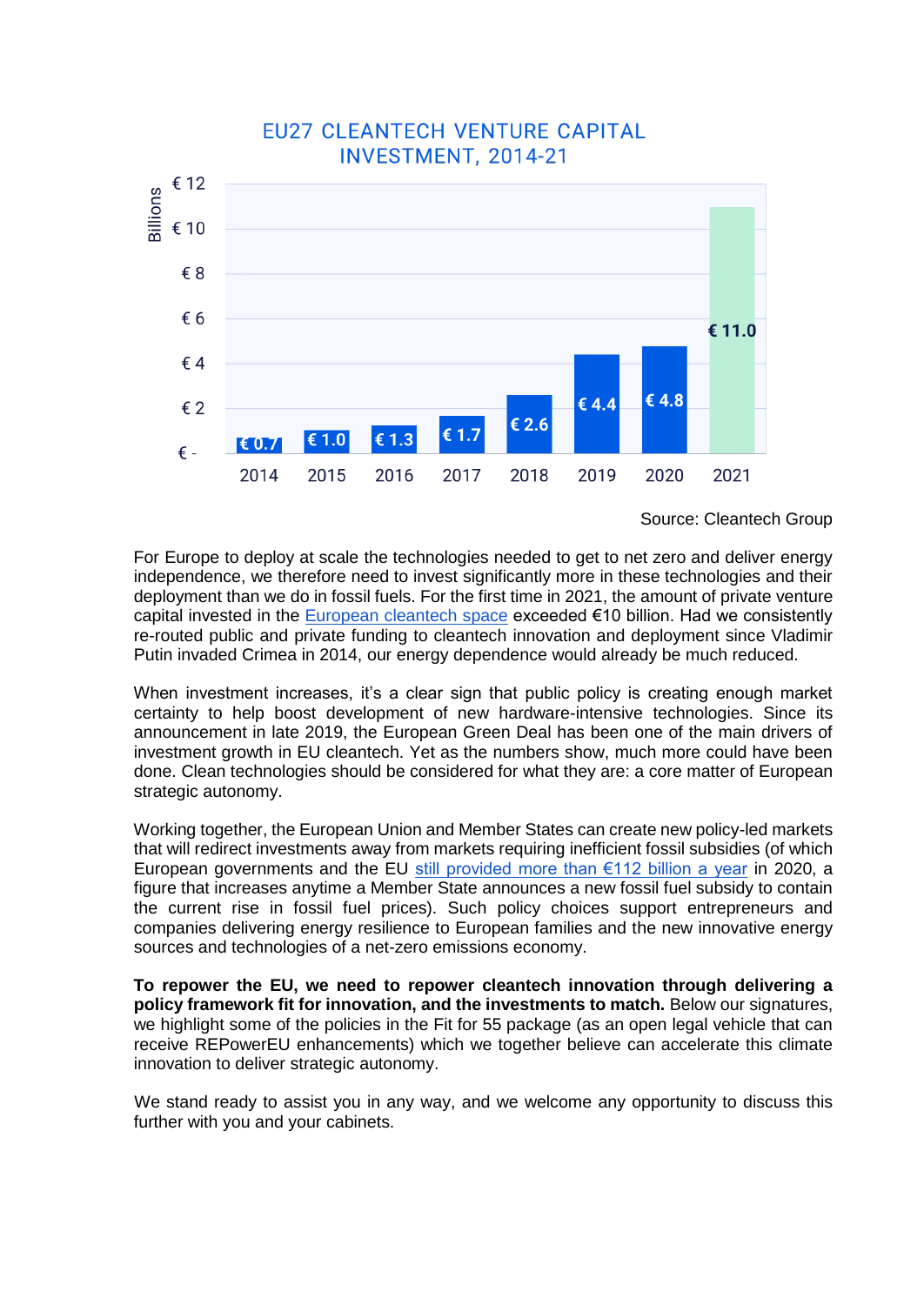





**Cleantech** for **Europe** 













Pockstart verdane wwoRLDFUND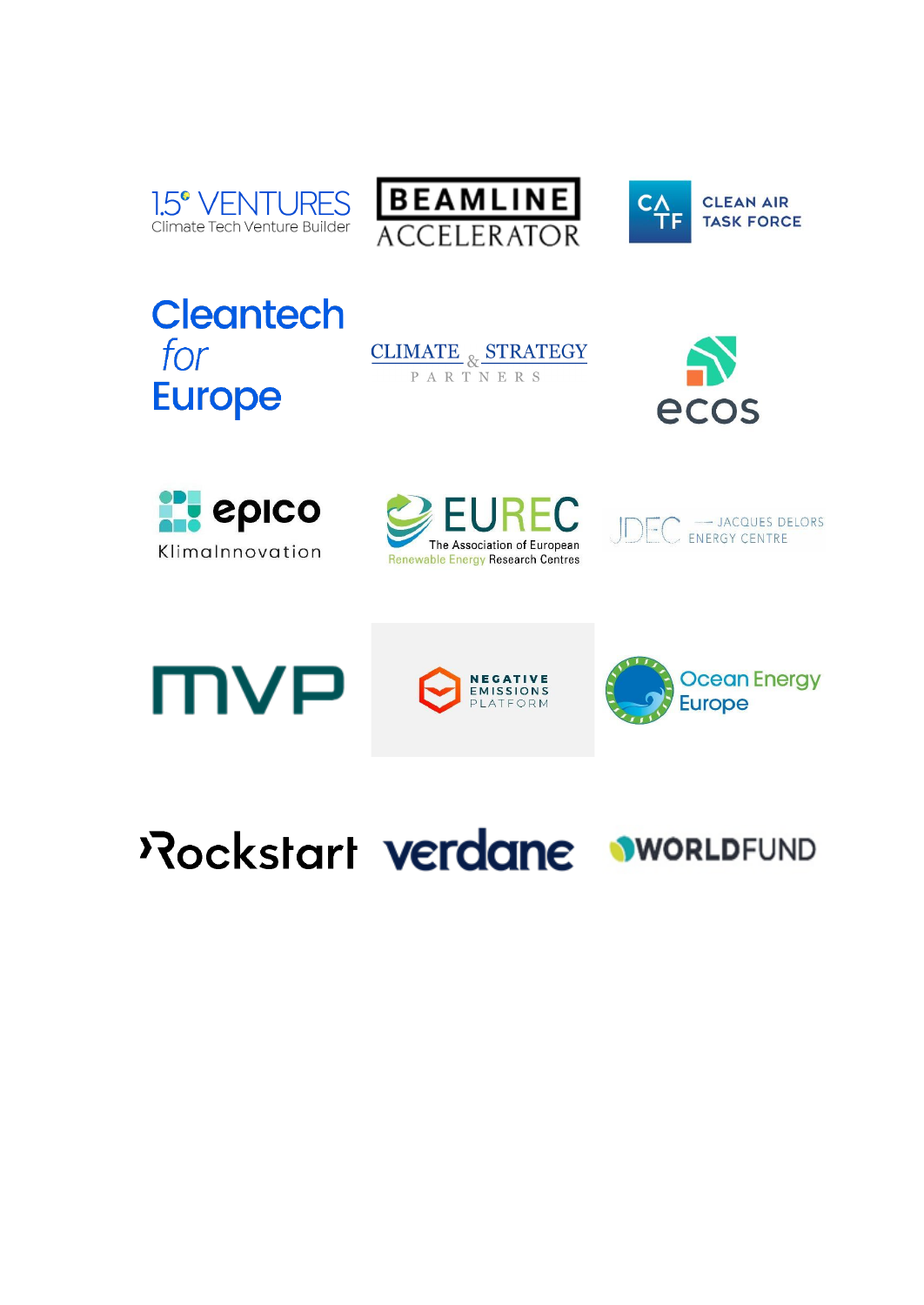#### **Policy recommendations to free Europe from its dependence on Russian fossil fuels and accelerate a just energy transition to full fossil independence.**

The signatories of this letter urge you to support the following immediate policy actions:

## **Financial instruments**

- Safeguard and increase the budget of the ETS Innovation Fund, one of the key instruments to scale up EU clean technologies
- Fast-track deployment of carbon contracts for difference (CCFDs) in key hard-to-decarbonise sectors and at the EU level through the Innovation Fund.
- Use RePowerEU and its upcoming action plan to ensure the Energy Efficiency First Principle is being applied across public financial instruments, including Recovery and Resilience Plans and financial outlays at the Member State level.
- Ensure equity and de-risking investments in EU cleantech companies are prioritised in recovery funds.
- Increase the European Investment Fund's allocation to clean technology development and deployment.
- Ensure that unabated fossil gas is excluded from the Sustainable EU Taxonomy.

## **Energy efficiency and embodied carbon**

- Use ambitious and nationally binding targets in the recast Energy Efficiency Directive to signal energy demand reduction pathways, ensuring large-scale deep renovations of residential buildings are delivered and help trigger and advance innovations in insulation, windows, heating systems, smart thermostats and building control systems. This would suppo[r](https://nam12.safelinks.protection.outlook.com/?url=https%3A%2F%2Fwoltair.com%2F&data=04%7C01%7Cjulia.reinaud%40breakthroughenergy.org%7C2de5d360a272479945fe08da0c9fd8d5%7C16940056037441ee918a557632270fe9%7C0%7C0%7C637836177923305618%7CUnknown%7CTWFpbGZsb3d8eyJWIjoiMC4wLjAwMDAiLCJQIjoiV2luMzIiLCJBTiI6Ik1haWwiLCJXVCI6Mn0%3D%7C3000&sdata=YtghkCsCbFCW6yz9VPm%2FJ%2BX3rMf3QtWDy5xhqV9gblY%3D&reserved=0)t the deployment of innovative energy efficiency measures for [homes\\*](https://nam12.safelinks.protection.outlook.com/?url=https%3A%2F%2Fwoltair.com%2F&data=04%7C01%7Cjulia.reinaud%40breakthroughenergy.org%7C2de5d360a272479945fe08da0c9fd8d5%7C16940056037441ee918a557632270fe9%7C0%7C0%7C637836177923305618%7CUnknown%7CTWFpbGZsb3d8eyJWIjoiMC4wLjAwMDAiLCJQIjoiV2luMzIiLCJBTiI6Ik1haWwiLCJXVCI6Mn0%3D%7C3000&sdata=YtghkCsCbFCW6yz9VPm%2FJ%2BX3rMf3QtWDy5xhqV9gblY%3D&reserved=0), [industry\\*](https://nam12.safelinks.protection.outlook.com/?url=https%3A%2F%2Felmodis.com%2F&data=04%7C01%7Cjulia.reinaud%40breakthroughenergy.org%7C2de5d360a272479945fe08da0c9fd8d5%7C16940056037441ee918a557632270fe9%7C0%7C0%7C637836177923305618%7CUnknown%7CTWFpbGZsb3d8eyJWIjoiMC4wLjAwMDAiLCJQIjoiV2luMzIiLCJBTiI6Ik1haWwiLCJXVCI6Mn0%3D%7C3000&sdata=07lT4tMQ%2FSpdrryJGggKc6Umk70W%2FZVjeB9w4rr0cr4%3D&reserved=0) an[d](https://nam12.safelinks.protection.outlook.com/?url=https%3A%2F%2Fwww.deepki.com%2F&data=04%7C01%7Cjulia.reinaud%40breakthroughenergy.org%7C2de5d360a272479945fe08da0c9fd8d5%7C16940056037441ee918a557632270fe9%7C0%7C0%7C637836177923305618%7CUnknown%7CTWFpbGZsb3d8eyJWIjoiMC4wLjAwMDAiLCJQIjoiV2luMzIiLCJBTiI6Ik1haWwiLCJXVCI6Mn0%3D%7C3000&sdata=Gcq3oUmS9Eb8%2FKXauG9y9tEbv4qnbAYr05on6ss4hCY%3D&reserved=0) [tertiary buildings\\*](https://nam12.safelinks.protection.outlook.com/?url=https%3A%2F%2Fwww.deepki.com%2F&data=04%7C01%7Cjulia.reinaud%40breakthroughenergy.org%7C2de5d360a272479945fe08da0c9fd8d5%7C16940056037441ee918a557632270fe9%7C0%7C0%7C637836177923305618%7CUnknown%7CTWFpbGZsb3d8eyJWIjoiMC4wLjAwMDAiLCJQIjoiV2luMzIiLCJBTiI6Ik1haWwiLCJXVCI6Mn0%3D%7C3000&sdata=Gcq3oUmS9Eb8%2FKXauG9y9tEbv4qnbAYr05on6ss4hCY%3D&reserved=0).
- Expand green public procurement programs to include green cement, steel and other green construction materials to create market incentives for producers.
- Increase financial support to industrial-scale and turnkey renovation schemes to deliver a large-scale deployment of buildings renovation, onsite solar, heating and cooling networks and heat pumps.
- Ensure that the EPBD's Minimum Energy Performance Standards are aligned with climate neutrality and security objectives and that Member States use Mortgage Portfolio Standards to accelerate lenders' engagement in driving the EU Renovation Wave.
- Ensure new buildings constructed as of 2025 are very high energy performing and use 100% renewables.
- Use the Sustainable Product Initiative to require transparency across the buildings' supply chain, with digital EN-standard Environmental Product Declarations certificates required in structural components and materials.
- Create a framework for companies operating renewable energy installations to voluntarily share (with each other and with researchers) large datasets related to their installations with the purpose of optimising energy production.
- Building owners, tenants and managers should be given full access to their energy data and may choose to pass it on to third parties such as researchers. Publicly owned buildings' data should generally be freely, fully and rapidly available to researchers.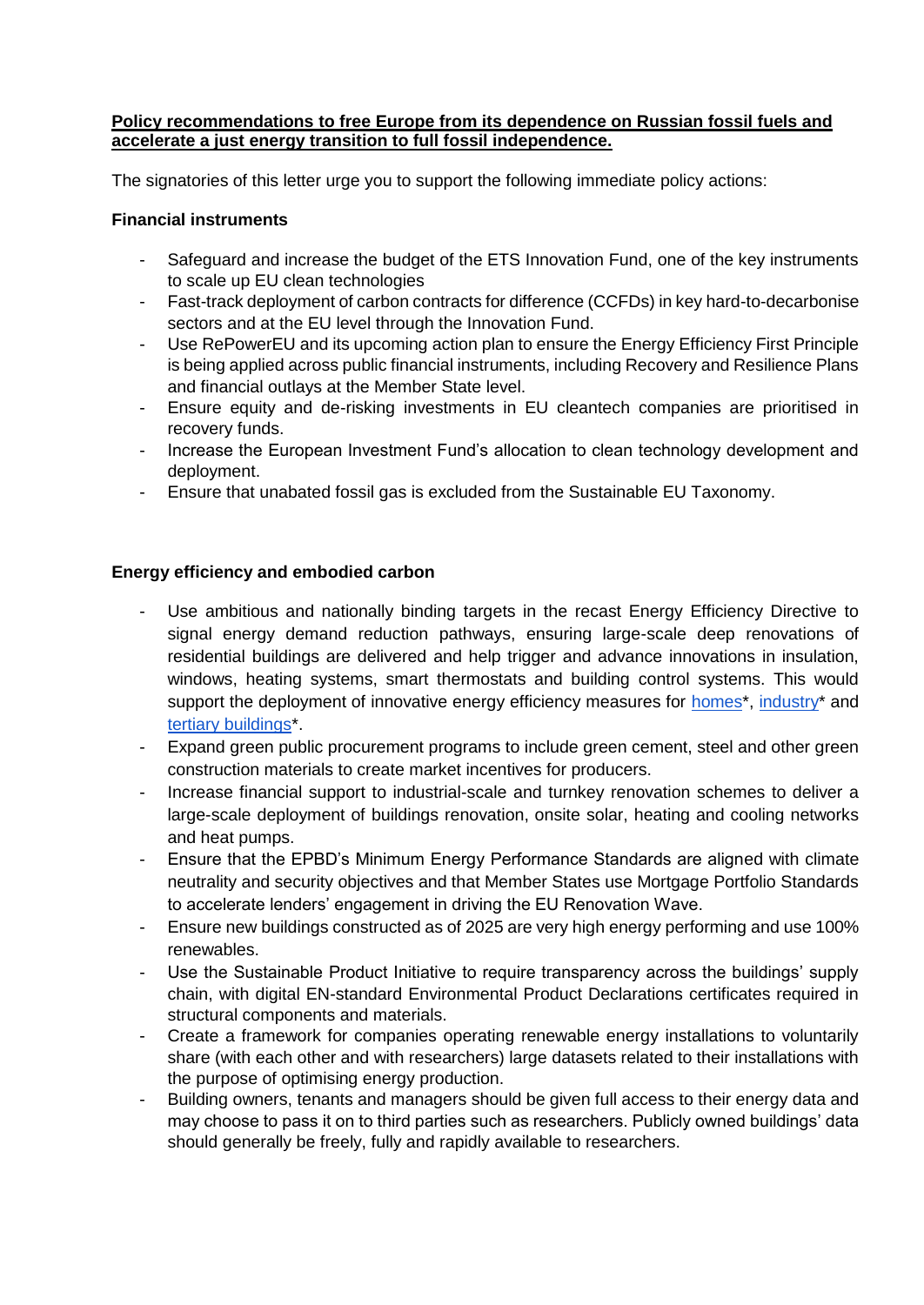# **Mobility**

- Ensure that the only new cars and heavy duty vehicles that can be sold in Europe by 2035 are zero-emission vehicles. This would accelerate the electrification of transport, with positive spillover also for larger vehicles like buses[,](https://nam12.safelinks.protection.outlook.com/?url=https%3A%2F%2Fheartaerospace.com%2F&data=04%7C01%7Cjulia.reinaud%40breakthroughenergy.org%7C2de5d360a272479945fe08da0c9fd8d5%7C16940056037441ee918a557632270fe9%7C0%7C0%7C637836177923305618%7CUnknown%7CTWFpbGZsb3d8eyJWIjoiMC4wLjAwMDAiLCJQIjoiV2luMzIiLCJBTiI6Ik1haWwiLCJXVCI6Mn0%3D%7C3000&sdata=Sfq1cNBx1PMwYK5djkY6%2BtQbXV3t%2Btj7UbrVKQEVvYc%3D&reserved=0) trucks<sup>\*</sup>, planes<sup>\*</sup> and agricultural equipment.
- Implement credible targets for sustainable aviation fuels in ReFuelEU Aviation, including an e-fuels target of 0.1% in 2025, 2% in 2030 and increasing to 7% in 2035.
- Ensure the deployment of hydrogen and ammonia infrastructure for the maritime sector, and measures to incentivise these e-fuels.
- Deploy a massive EU-wide charging network<sup>\*</sup> for electric cars and trucks. Ensure all Member States guarantee that parking space owners in residential and nonresidential buildings are seamlessly able to install, at their own expense, an EV charge point without any further approval or procedure, other than the prior communication to the building co-owners, by implementing a *right to plug* provision.

### **Renewable Energy, grid and storage**

- Ensure the EU grid can absorb an increased share of intermittent renewables. Specifically:
	- Speed up the deployment of complementary technologies that can be more reactive and manageable.
	- Strengthen and modernise EU electricity grids through priority investments on softwa[r](https://nam12.safelinks.protection.outlook.com/?url=https%3A%2F%2Flive-eo.com%2F&data=04%7C01%7Cjulia.reinaud%40breakthroughenergy.org%7C2de5d360a272479945fe08da0c9fd8d5%7C16940056037441ee918a557632270fe9%7C0%7C0%7C637836177923461856%7CUnknown%7CTWFpbGZsb3d8eyJWIjoiMC4wLjAwMDAiLCJQIjoiV2luMzIiLCJBTiI6Ik1haWwiLCJXVCI6Mn0%3D%7C3000&sdata=V9ziMFApzBsHV9M8278JvHDspGkgyPkmWVP2ANLiqDs%3D&reserved=0)e and hardware innovations for [grid mapping\\*](https://nam12.safelinks.protection.outlook.com/?url=https%3A%2F%2Flive-eo.com%2F&data=04%7C01%7Cjulia.reinaud%40breakthroughenergy.org%7C2de5d360a272479945fe08da0c9fd8d5%7C16940056037441ee918a557632270fe9%7C0%7C0%7C637836177923461856%7CUnknown%7CTWFpbGZsb3d8eyJWIjoiMC4wLjAwMDAiLCJQIjoiV2luMzIiLCJBTiI6Ik1haWwiLCJXVCI6Mn0%3D%7C3000&sdata=V9ziMFApzBsHV9M8278JvHDspGkgyPkmWVP2ANLiqDs%3D&reserved=0)[,](https://veir.com/) transmission efficiency\* [improvements\\*](https://veir.com/) and [optimisation\\*](https://nam12.safelinks.protection.outlook.com/?url=https%3A%2F%2Fenvelio.com%2Fde%2F&data=04%7C01%7Cjulia.reinaud%40breakthroughenergy.org%7C2de5d360a272479945fe08da0c9fd8d5%7C16940056037441ee918a557632270fe9%7C0%7C0%7C637836177923461856%7CUnknown%7CTWFpbGZsb3d8eyJWIjoiMC4wLjAwMDAiLCJQIjoiV2luMzIiLCJBTiI6Ik1haWwiLCJXVCI6Mn0%3D%7C3000&sdata=Mz4gxHKSGgb9po%2F06GyGNXmkUPRtkEyZNZ12GDyOfhc%3D&reserved=0).
	- Introduce long-duration electricity and seasonal thermal storage targets and roadmap[s](https://nam12.safelinks.protection.outlook.com/?url=https%3A%2F%2Fwww.electrochaea.com%2F&data=04%7C01%7Cjulia.reinaud%40breakthroughenergy.org%7C2de5d360a272479945fe08da0c9fd8d5%7C16940056037441ee918a557632270fe9%7C0%7C0%7C637836177923305618%7CUnknown%7CTWFpbGZsb3d8eyJWIjoiMC4wLjAwMDAiLCJQIjoiV2luMzIiLCJBTiI6Ik1haWwiLCJXVCI6Mn0%3D%7C3000&sdata=KcEab7fH%2FS61qMC%2BgQTytbf7cEJf2vNVI1uiJWQFaJ8%3D&reserved=0) for each Member State. This includes [power to gas\\*](https://nam12.safelinks.protection.outlook.com/?url=https%3A%2F%2Fwww.electrochaea.com%2F&data=04%7C01%7Cjulia.reinaud%40breakthroughenergy.org%7C2de5d360a272479945fe08da0c9fd8d5%7C16940056037441ee918a557632270fe9%7C0%7C0%7C637836177923305618%7CUnknown%7CTWFpbGZsb3d8eyJWIjoiMC4wLjAwMDAiLCJQIjoiV2luMzIiLCJBTiI6Ik1haWwiLCJXVCI6Mn0%3D%7C3000&sdata=KcEab7fH%2FS61qMC%2BgQTytbf7cEJf2vNVI1uiJWQFaJ8%3D&reserved=0), but als[o](https://nam12.safelinks.protection.outlook.com/?url=https%3A%2F%2Fwww.elestor.nl%2F&data=04%7C01%7Cjulia.reinaud%40breakthroughenergy.org%7C2de5d360a272479945fe08da0c9fd8d5%7C16940056037441ee918a557632270fe9%7C0%7C0%7C637836177923461856%7CUnknown%7CTWFpbGZsb3d8eyJWIjoiMC4wLjAwMDAiLCJQIjoiV2luMzIiLCJBTiI6Ik1haWwiLCJXVCI6Mn0%3D%7C3000&sdata=IWjUt%2BRZO%2FlsOiwrlYPjS%2FzgkalSAdOcFY95%2B%2Baux8Q%3D&reserved=0) grid-scale [batteries\\*](https://nam12.safelinks.protection.outlook.com/?url=https%3A%2F%2Fwww.elestor.nl%2F&data=04%7C01%7Cjulia.reinaud%40breakthroughenergy.org%7C2de5d360a272479945fe08da0c9fd8d5%7C16940056037441ee918a557632270fe9%7C0%7C0%7C637836177923461856%7CUnknown%7CTWFpbGZsb3d8eyJWIjoiMC4wLjAwMDAiLCJQIjoiV2luMzIiLCJBTiI6Ik1haWwiLCJXVCI6Mn0%3D%7C3000&sdata=IWjUt%2BRZO%2FlsOiwrlYPjS%2FzgkalSAdOcFY95%2B%2Baux8Q%3D&reserved=0) an[d](https://nam12.safelinks.protection.outlook.com/?url=https%3A%2F%2Fwww.homepowersolutions.de%2Fen%2F&data=04%7C01%7Cjulia.reinaud%40breakthroughenergy.org%7C2de5d360a272479945fe08da0c9fd8d5%7C16940056037441ee918a557632270fe9%7C0%7C0%7C637836177923461856%7CUnknown%7CTWFpbGZsb3d8eyJWIjoiMC4wLjAwMDAiLCJQIjoiV2luMzIiLCJBTiI6Ik1haWwiLCJXVCI6Mn0%3D%7C3000&sdata=lOuqd%2F8%2BmVI5IwRt3IG9FHgXBdgQJHi%2BclJIWNhx7%2B4%3D&reserved=0) [hydrogen storage\\*](https://nam12.safelinks.protection.outlook.com/?url=https%3A%2F%2Fwww.homepowersolutions.de%2Fen%2F&data=04%7C01%7Cjulia.reinaud%40breakthroughenergy.org%7C2de5d360a272479945fe08da0c9fd8d5%7C16940056037441ee918a557632270fe9%7C0%7C0%7C637836177923461856%7CUnknown%7CTWFpbGZsb3d8eyJWIjoiMC4wLjAwMDAiLCJQIjoiV2luMzIiLCJBTiI6Ik1haWwiLCJXVCI6Mn0%3D%7C3000&sdata=lOuqd%2F8%2BmVI5IwRt3IG9FHgXBdgQJHi%2BclJIWNhx7%2B4%3D&reserved=0)
- Develop [r](https://nam12.safelinks.protection.outlook.com/?url=https%3A%2F%2Fnewheat.com%2Fen%2F&data=04%7C01%7Cjulia.reinaud%40breakthroughenergy.org%7C2de5d360a272479945fe08da0c9fd8d5%7C16940056037441ee918a557632270fe9%7C0%7C0%7C637836177923305618%7CUnknown%7CTWFpbGZsb3d8eyJWIjoiMC4wLjAwMDAiLCJQIjoiV2luMzIiLCJBTiI6Ik1haWwiLCJXVCI6Mn0%3D%7C3000&sdata=yDNcmWmonRmsVG3irwbE78xa8Yqu%2FRBXGOjtps50Vww%3D&reserved=0)enewable heating solutions, such as individual heat pumps or solar heat for [district heating\\*](https://nam12.safelinks.protection.outlook.com/?url=https%3A%2F%2Fnewheat.com%2Fen%2F&data=04%7C01%7Cjulia.reinaud%40breakthroughenergy.org%7C2de5d360a272479945fe08da0c9fd8d5%7C16940056037441ee918a557632270fe9%7C0%7C0%7C637836177923305618%7CUnknown%7CTWFpbGZsb3d8eyJWIjoiMC4wLjAwMDAiLCJQIjoiV2luMzIiLCJBTiI6Ik1haWwiLCJXVCI6Mn0%3D%7C3000&sdata=yDNcmWmonRmsVG3irwbE78xa8Yqu%2FRBXGOjtps50Vww%3D&reserved=0).
- Ensure new dependencies from Russian fossil energies do not arise from the deployment of low-carbon technologies.
- Follow [Rapporteur Piepers' suggestion](https://www.europarl.europa.eu/doceo/document/ITRE-PR-719550_EN.pdf#page=25) to set a target alongside the 2030 renewable energy target for at least 5 % of newly installed renewable energy capacity to be from innovative renewable energy technology.
- Reinforce and promote special regimes (e.g., regulatory sandboxes and carbon contracts for difference) to support innovative renewables lik[e](https://nam12.safelinks.protection.outlook.com/?url=https%3A%2F%2Fwww.corpowerocean.com%2F&data=04%7C01%7Cjulia.reinaud%40breakthroughenergy.org%7C2de5d360a272479945fe08da0c9fd8d5%7C16940056037441ee918a557632270fe9%7C0%7C0%7C637836177923305618%7CUnknown%7CTWFpbGZsb3d8eyJWIjoiMC4wLjAwMDAiLCJQIjoiV2luMzIiLCJBTiI6Ik1haWwiLCJXVCI6Mn0%3D%7C3000&sdata=Khx6ggUEUpFHxmmN0ID6Ukjw8wsdCIMdjw7Fx3QI9To%3D&reserved=0) [wave power\\*](https://nam12.safelinks.protection.outlook.com/?url=https%3A%2F%2Fwww.corpowerocean.com%2F&data=04%7C01%7Cjulia.reinaud%40breakthroughenergy.org%7C2de5d360a272479945fe08da0c9fd8d5%7C16940056037441ee918a557632270fe9%7C0%7C0%7C637836177923305618%7CUnknown%7CTWFpbGZsb3d8eyJWIjoiMC4wLjAwMDAiLCJQIjoiV2luMzIiLCJBTiI6Ik1haWwiLCJXVCI6Mn0%3D%7C3000&sdata=Khx6ggUEUpFHxmmN0ID6Ukjw8wsdCIMdjw7Fx3QI9To%3D&reserved=0)[,](https://nam12.safelinks.protection.outlook.com/?url=https%3A%2F%2Fi3connect.com%2Fcompany%2Fbaseload-capital&data=04%7C01%7Cjulia.reinaud%40breakthroughenergy.org%7C2de5d360a272479945fe08da0c9fd8d5%7C16940056037441ee918a557632270fe9%7C0%7C0%7C637836177923305618%7CUnknown%7CTWFpbGZsb3d8eyJWIjoiMC4wLjAwMDAiLCJQIjoiV2luMzIiLCJBTiI6Ik1haWwiLCJXVCI6Mn0%3D%7C3000&sdata=h2IwQQRhbws9lNkq06b%2BVvtb1WQG73X3Rit4y%2FZEUk0%3D&reserved=0) [advanced geothermal\\*](https://nam12.safelinks.protection.outlook.com/?url=https%3A%2F%2Fi3connect.com%2Fcompany%2Fbaseload-capital&data=04%7C01%7Cjulia.reinaud%40breakthroughenergy.org%7C2de5d360a272479945fe08da0c9fd8d5%7C16940056037441ee918a557632270fe9%7C0%7C0%7C637836177923305618%7CUnknown%7CTWFpbGZsb3d8eyJWIjoiMC4wLjAwMDAiLCJQIjoiV2luMzIiLCJBTiI6Ik1haWwiLCJXVCI6Mn0%3D%7C3000&sdata=h2IwQQRhbws9lNkq06b%2BVvtb1WQG73X3Rit4y%2FZEUk0%3D&reserved=0)[,](https://nam12.safelinks.protection.outlook.com/?url=https%3A%2F%2Fwww.bw-ideol.com%2Fen&data=04%7C01%7Cjulia.reinaud%40breakthroughenergy.org%7C2de5d360a272479945fe08da0c9fd8d5%7C16940056037441ee918a557632270fe9%7C0%7C0%7C637836177923305618%7CUnknown%7CTWFpbGZsb3d8eyJWIjoiMC4wLjAwMDAiLCJQIjoiV2luMzIiLCJBTiI6Ik1haWwiLCJXVCI6Mn0%3D%7C3000&sdata=P7nRY4yuy7ciNvhmg4OEBc8g%2BS8ItB2EverlgPoJhC4%3D&reserved=0) [floating offshore wind\\*](https://nam12.safelinks.protection.outlook.com/?url=https%3A%2F%2Fwww.bw-ideol.com%2Fen&data=04%7C01%7Cjulia.reinaud%40breakthroughenergy.org%7C2de5d360a272479945fe08da0c9fd8d5%7C16940056037441ee918a557632270fe9%7C0%7C0%7C637836177923305618%7CUnknown%7CTWFpbGZsb3d8eyJWIjoiMC4wLjAwMDAiLCJQIjoiV2luMzIiLCJBTiI6Ik1haWwiLCJXVCI6Mn0%3D%7C3000&sdata=P7nRY4yuy7ciNvhmg4OEBc8g%2BS8ItB2EverlgPoJhC4%3D&reserved=0), an[d](https://nam12.safelinks.protection.outlook.com/?url=https%3A%2F%2Froofit.solar%2F&data=04%7C01%7Cjulia.reinaud%40breakthroughenergy.org%7C2de5d360a272479945fe08da0c9fd8d5%7C16940056037441ee918a557632270fe9%7C0%7C0%7C637836177923305618%7CUnknown%7CTWFpbGZsb3d8eyJWIjoiMC4wLjAwMDAiLCJQIjoiV2luMzIiLCJBTiI6Ik1haWwiLCJXVCI6Mn0%3D%7C3000&sdata=YYFFkWWFsSmYT4FZYVerLNsf9YFiAMIWpBSBOui9NGk%3D&reserved=0) [building-integrated solar\\*](https://nam12.safelinks.protection.outlook.com/?url=https%3A%2F%2Froofit.solar%2F&data=04%7C01%7Cjulia.reinaud%40breakthroughenergy.org%7C2de5d360a272479945fe08da0c9fd8d5%7C16940056037441ee918a557632270fe9%7C0%7C0%7C637836177923305618%7CUnknown%7CTWFpbGZsb3d8eyJWIjoiMC4wLjAwMDAiLCJQIjoiV2luMzIiLCJBTiI6Ik1haWwiLCJXVCI6Mn0%3D%7C3000&sdata=YYFFkWWFsSmYT4FZYVerLNsf9YFiAMIWpBSBOui9NGk%3D&reserved=0).

### **Gas, methane, hydrogen, TEN-E and infrastructure**

- Immediately extend methane regulation to the full domestic value chain, and imports, to cut methane emissions from leakage, venting and flaring, whether domestic or imported gas, and whether via pipeline or LNG.
- Ensure ambitious standards are set and implemented to include all upstream emissions of "low-carbon hydrogen" production, including minimum carbon capture rates and maximum methane leakage thresholds.
- Maintain the binding 50% renewable hydrogen consumption target in priority industrial sectors and 2.6% renewable fuels from non-biological origin target in limited fit-for net-zero sectors. This would help scale the [renewable hydrogen production\\*](https://nam12.safelinks.protection.outlook.com/?url=https%3A%2F%2Fwww.sunfire.de%2Fen%2F&data=04%7C01%7Cjulia.reinaud%40breakthroughenergy.org%7C2de5d360a272479945fe08da0c9fd8d5%7C16940056037441ee918a557632270fe9%7C0%7C0%7C637836177923305618%7CUnknown%7CTWFpbGZsb3d8eyJWIjoiMC4wLjAwMDAiLCJQIjoiV2luMzIiLCJBTiI6Ik1haWwiLCJXVCI6Mn0%3D%7C3000&sdata=GYKMjtEynK5RjlnMnX2AonebZosIeDk69Eky%2BxxCDyI%3D&reserved=0) capacity throughout Europe.
- Prioritise the use of renewable hydrogen and derived e-fuels in sectors that already consume hydrogen or are hard-to-electrify and have no other decarbonisation alternatives, such as heavy industry and energy intensive transport notably aviation and shipping.